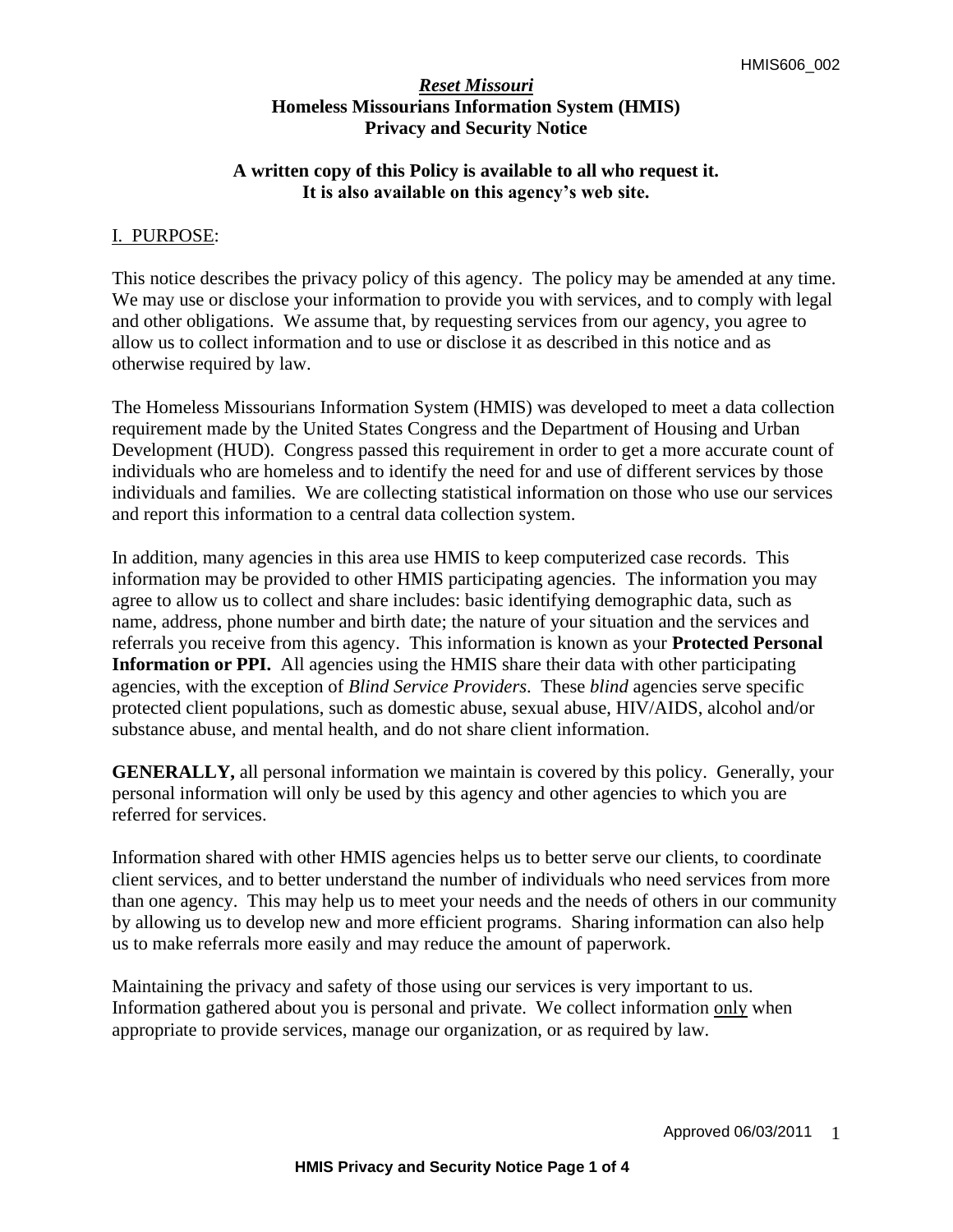## II. CONFIDENTIALITY RIGHTS:

This agency has a confidential policy that has been approved by its Board of Directors. This policy follows all HUD confidentiality regulations that are applicable to this agency, including those covering programs that receive HUD funding for homeless services. Separate rules apply for HIPPA privacy and security regulations regarding medical records.

This agency will use and disclose personal information from HMIS only in the following circumstances:

- 1. To provide or coordinate services to an individual.
- 2. For functions related to payment or reimbursement for services.
- 3. To carry out administrative functions including, but not limited to legal, audit, personnel, planning, oversight or management functions.
- 4. Databases used for research, where all identifying information has been removed.
- 5. Contractual research where privacy conditions are met.
- 6. Where a disclosure is required by law and disclosure complies with and is limited to the requirements of the law. Instances where this might occur are during a medical emergency, to report a crime against staff of the agency or a crime on agency premises, or to avert a serious threat to health or safety, including a person's attempt to harm himself or herself.
- 7. To comply with government reporting obligations.
- 8. In connection with a court order, warrant, subpoena or other court proceeding where disclosure is required.

## III. YOUR INFORMATION RIGHTS:

As a client receiving services at this agency, you have the following rights:

- 1. **Access to your record**. You have the right to review your HMIS record. At your request, we will assist in viewing the record within five working days.
- 2. **Correction of your record**. You have the right to request to have your record corrected so that information is up-to-date and accurate to ensure fairness in its use.
- 3. **Refusal**. Our ability to assist you depends on having certain personal identifying information. If you choose not to share the information we request, we reserve the right to decline to provide you with services as doing so could jeopardize our status as a service provider.
- 4. **Agency's Right to Refuse Inspection of an Individual Record**. Our agency may deny you the right to inspect or copy your personal information for the following reasons:
	- a. information is compiled in reasonable anticipation of litigation or comparable proceedings;
	- b. information about another individual other than the agency staff would be disclosed;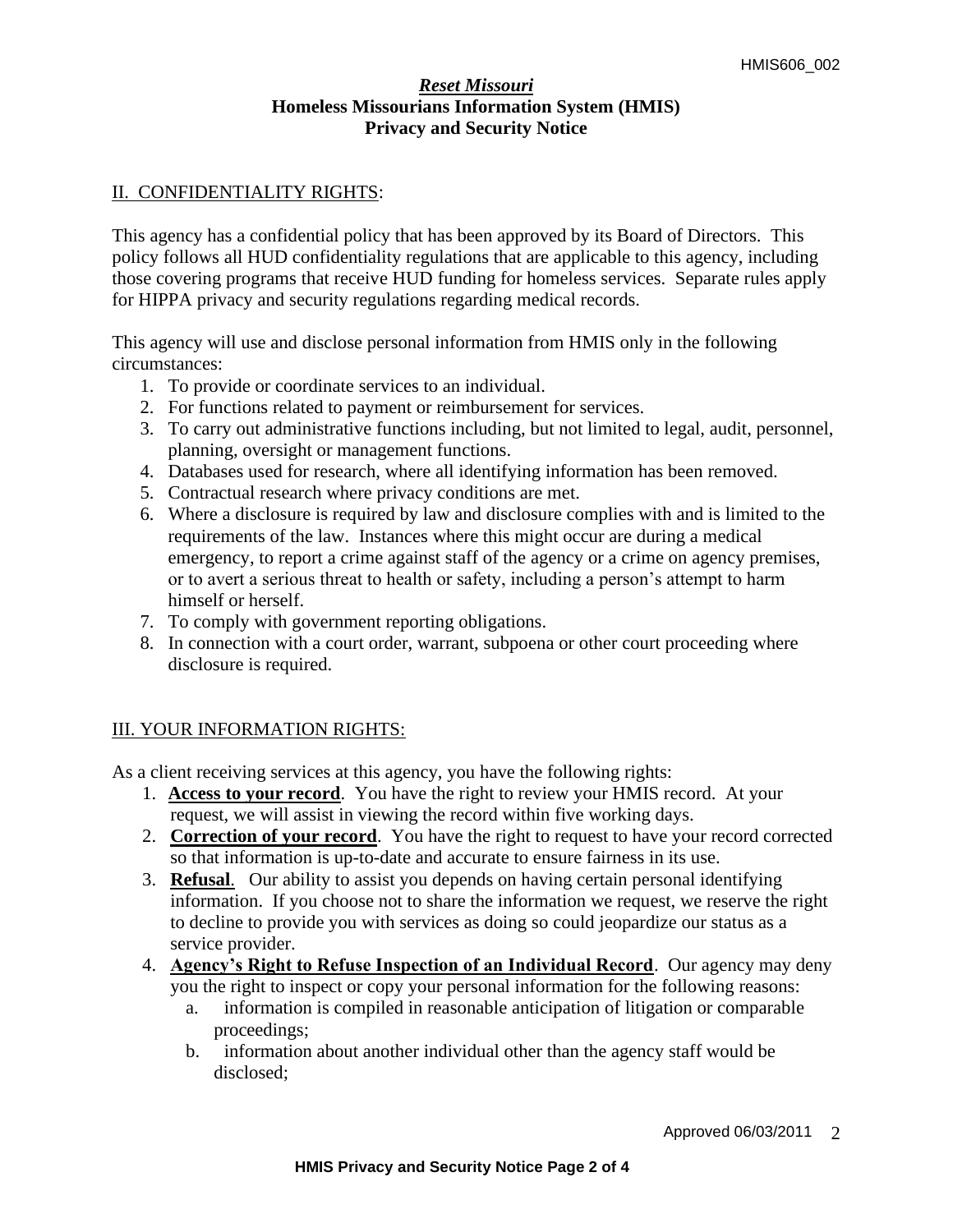- c. information was obtained under a promise of confidentiality other than a promise from this provider and disclosure would reveal the source of the information; or
- d. information, the disclosure of which would be reasonably likely to endanger the life or physical safety of any individual.
- 5. **Harassment.**The agency reserves the right to reject repeated or harassing requests for access or correction. However, if the agency denies your request for access or correction, you will be provided written documentation regarding your request and the reason for denial. A copy of that documentation will also be included in your client record.
- 6. **Grievance***.* You have the right to be heard if you feel that your confidentiality rights have been violated, if you have been denied access to your personal records, or if you have been put at personal risk, or harmed. Our agency has established a formal grievance process for you to use in such a circumstance.To file a complaint or grievance you should contact Melissa McFadden at 314-384-6541.

# IV. HOW YOUR INFORMATION WILL BE KEPT SECURE:

Protecting the safety and privacy of individuals receiving services and the confidentiality of their records is of paramount importance to us. Through training, policies, procedures and software, we have taken the following steps to make sure your information is kept safe and secure:

- 1. The computer program we use has the highest degree of security protection available.
- 2. Only trained and authorized individuals will enter or view your personal information.
- 3. Your name and other identifying information will not be contained in HMIS reports that are issued to local, state or national agencies.
- 4. Employees receive training in privacy protection and agree to follow strict confidentiality standards before using the system.
- 5. The server/database/software only allows individuals access to the information. Only those who should see certain information will be allowed to see that information.
- 6. The server/database will communicate using 128-bit encryption-an Internet technology intended to keep information private while it is transported back and forth across the Internet. Furthermore, identifying data stored on the server is also encrypted or coded so that it cannot be recognized.
- 7. The server/database exists behind a firewall-a device meant to keep hackers/crackers/viruses/etc. away from the server.
- 8. The main database will be kept physically secure, meaning only authorized personnel will have access to the server/database.
- 9. System Administrators employed by the HMIS and the agency support the operation of the database. Administration of the database is governed by agreements that limit the use of personal information to providing administrative support and generating reports using aggregated information. These agreements further insure the confidentiality of your personal information.

## V. BENEFITS OF HMIS AND AGENCY INFORMATION SHARING: